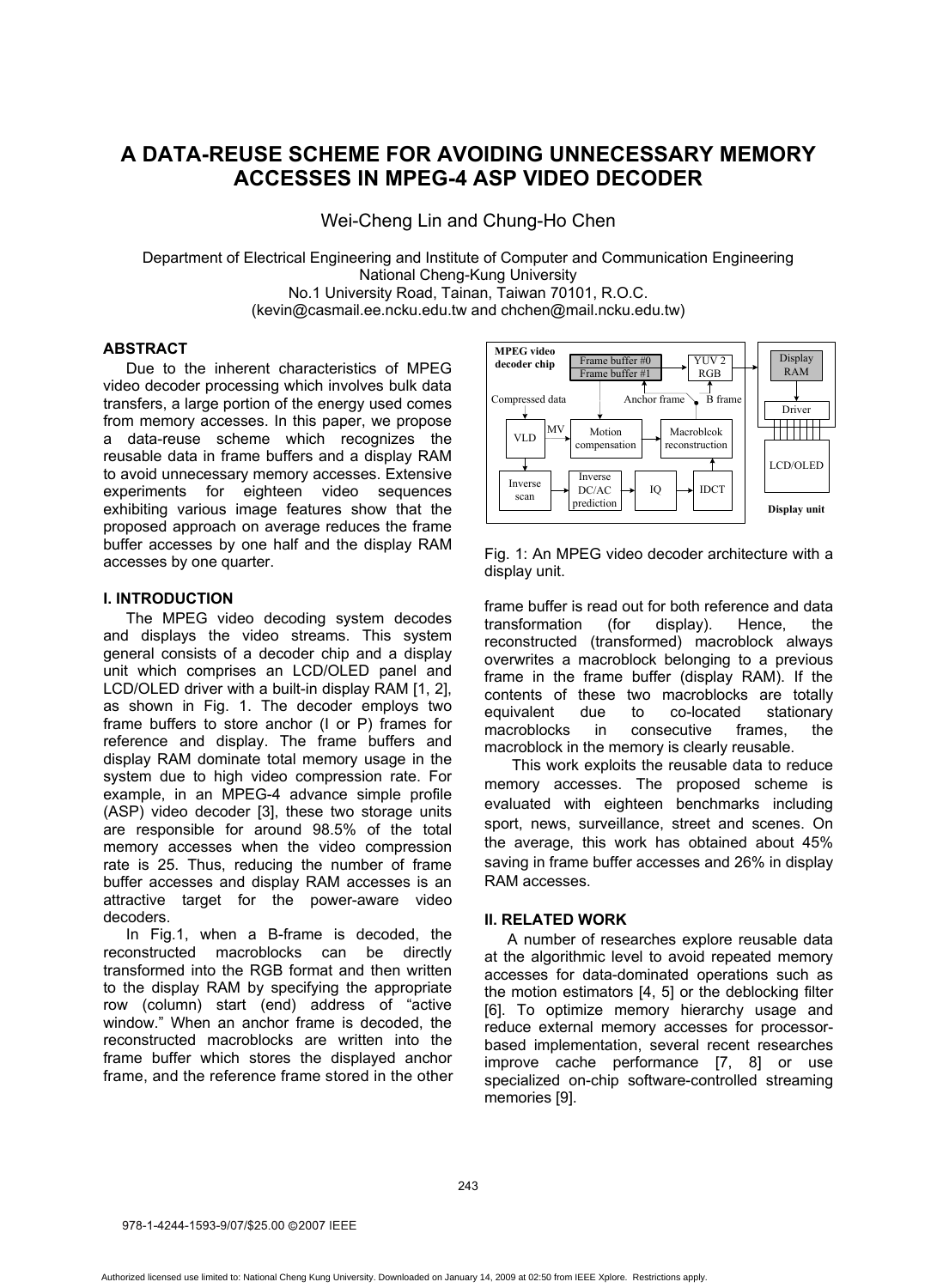Several works [10, 11] try to reduce frame buffer accesses by compressing the image data prior to storing. These compression methods reduce frame buffer size, but degrade the resulting image quality. Bit-compression techniques for reducing the bit-line switching activity in the embedded frame buffer, based on the spatial correlation of the pixel in the video sequence, are reported in [12].

Moshnyaga et al. [13] aim to decrease computations for the B-frame in an MPEG-2 video decoder. They propose that current macroblock image data in the B-frame can be derived directly from the co-located macroblock, which is stationary and exists in the future reference frame, without performing decoding. However, reusable macroblocks in the memory may still exist even if the future reference frame macroblock is not stationary. Our approach differs from [13], in that it uses the reference relationship between the reconstructed (or transformed) macroblock and the macroblock to be overwritten in the memory to identify reusable data. Unnecessary accesses can thus be reduced as much as possible for both the P- and B-frames.

# **III. METHODOLOGY**

# *A. Stationary Macroblock*

In the MPEG-4 ASP, the I-frame is decoded independently without reference to other frames. The P-frame is decoded by taking reference frame information from the last decoded anchor frame while the B-frame is based on the previous and future reference frames (i.e., the last two decoded anchor frames). The B-frame uses backward prediction; therefore the future reference frame must be decoded prior to B-frame decoding. The decoding order of frames is thus different from the display order as illustrated in Fig. 2, where the arrows indicate the prediction directions and anchor frames are in bold.

Each coded P-frame macroblock is either in Inter or Intra mode. An Intra-macroblock in the Pframe is also decoded independently without reference to other video frames. Decoding an Intermacroblock implies the addition of a reference macroblock with a residual macroblock. The reference macroblock is extracted from the reference frame according to the motion vector(s) while the residual macroblock is derived from texture decoding. A macroblock in the B-frame is decoded in the Inter mode. Its reference macroblock(s) are obtained from the previous reference frame in the forward prediction mode, the future reference frame in the backward prediction



mode, or the average of two reference regions in the previous and future reference frames in the bidirection prediction mode.

The decoded macroblock is stationary if it exactly equals its reference macroblock. In the Pframe, if the residual macroblock and 16×16 motion vector of an Inter-macroblock are all zero, this macroblock (which is skipped and therefore not coded) is stationary and referred to as the *forward stationary macroblock*. For the B-frame, the stationary macroblock only exists in the forward and backward prediction modes. If the residual macroblock and the forward (backward) 16×16 motion vector of a macroblock in the B-frame are all zero, this macroblock is exactly the same as its previous (future) reference macroblock and referred to as the *forward (backward) stationary macroblock*. Hence, each decoded macroblock is classified as non-stationary, forward-stationary, or backward-stationary. Clearly, the macroblock in Intra mode is non-stationary. Note that if a macroblock in the future reference frame is skipped, the co-located macroblocks in the B-frames are also skipped (forward-stationary) in MPEG-4 video coding.

The occurrence of stationary macroblocks not only depends on the inherent video sequence, but also on the encoder-defined quantization parameter (QP). Using a larger QP to encode a video sequence will typically result in lower bit-rate, poorer image quality, but more stationary macroblocks.

# *B. Detection of Reusable Macroblocks*

Based on the MPEG video decoder architecture described in Fig. 1, frame buffers store two anchor frames. Consequently, the new reconstructed macroblock in an anchor frame always overwrites a macroblock (referred to as the victim macroblock) in a previous anchor frame (referred to as the victim frame). The victim macroblock in the frame buffer is completely reusable when these two macroblocks are exactly the same. Similarly, reusable data also exist in the display RAM for Bframe decoding and anchor frame displaying.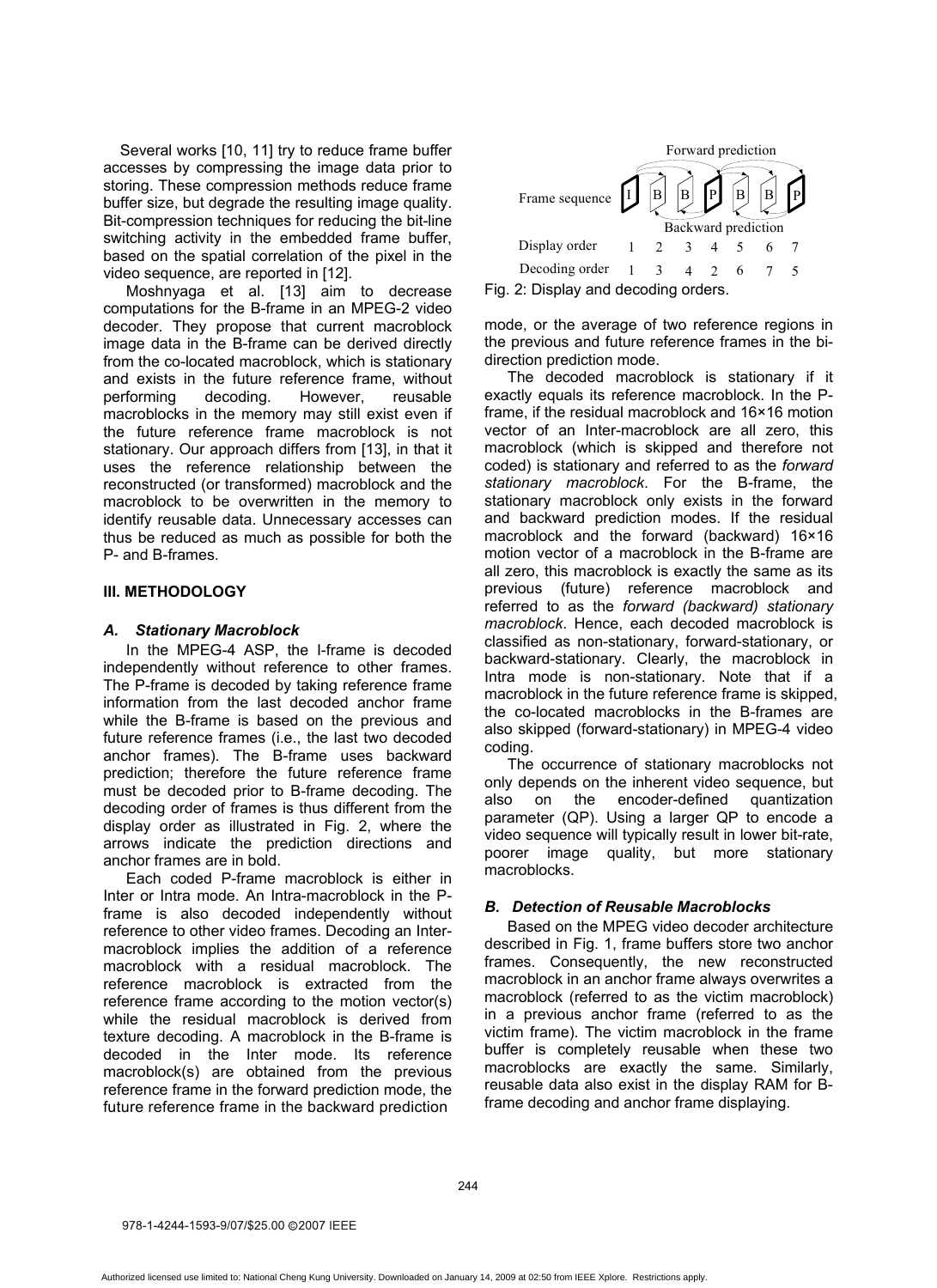

Fig. 3: Detection of reusable macroblocks.

Fig. 3 gives an example illustrating how to identify the reusable macroblock. The four frames  $(I_0, B_1, B_2, I_3)$  and the upper part of the current frame  $P_6$  are assumed to be completely decoded. The frame buffers store the victim frames  $I_0$  and the reference frame  $P_3$ . The roles of the victim frame buffer and the reference frame buffer are exchanged at the end of each anchor frame decoding. The current macroblock  $m_c$  will overwrite the victim macroblock  $m_{v1}$ . If  $m_c$  and the co-located macroblock  $m_{r1}$  in the reference frame  $P_3$  are both forward-stationary ( $m_c = m_{r1} = m_{v1}$ ), then  $m_{v1}$  in the buffer is reusable; thus reading  $m_{r1}$  (for reconstructing  $m_c$ ) and writing  $m_c$  from/to frame buffers are both redundant.

While an anchor frame is decoding, the reference frame in the frame buffers is transformed into the RGB format and then written to the display RAM. In Fig. 3, we assume that the macroblock  $m<sub>2</sub>$ in  $P_3$  is read for data transformation and the RGB format macroblock  $m_d$  of frame  $B_2$  in the display RAM is going to be overwritten by the transformed data. If  $m_d$  is backward-stationary ( $m_d = m_{r2}$ ) or  $m_{r2}$ is forward-stationary (i.e., also  $m_d$  is forwardstationary,  $m_d = m_{v2} = m_{r2}$ , then  $m_d$  in the display RAM is reusable; thus reading  $m<sub>12</sub>$  from the frame buffers and writing transformed  $m<sub>r2</sub>$  into the display RAM are both redundant.

Then, we assume that frame  $P_6$  is completely decoded and a macroblock in frame  $B_4$  is going to be decoded. If this macroblock is forwardstationary, the co-located macroblock in  $P_3$  stored in the display RAM is reusable. After the frame  $B_4$ is completely decoded and stored in the display RAM, a macroblock in frame  $B_5$  is going to be decoded. If this macroblock and the co-located macroblock in the last decoded B-frame  $B_4$  are both forward-stationary or both backwardstationary, the latter stored in the display RAM is reusable. The method of detecting reusable macroblocks is summarized using two flow charts as shown in Fig. 4.

This work employs two macroblock state tables (reference MST, victim MST) to keep track of the "stationary-information" of macroblocks stored in the frame buffers. The B-frame MST is used to record the states of macroblocks in the last decoded B-frame. An MST has as many cells as the number of macroblocks in a frame; each cell in the reference and victim MSTs contains two states (forward- and non-stationary) and the cell in the Bframe MST contains three states (forward-, backward- and non-stationary). The hardware cost of these three MSTs is 198 bytes for CIF (352×288) image resolution and is less then 0.07% of that of the frame buffers. Hence, its power consumption is less considerable. Accessing the MST consumes additional bus bandwidth; this overhead is negligible because only five bits of MST data at most are transferred for a macroblock decoding.



Fig. 4: The flow charts of detecting reusable macroblocks for (a) frame decoding and (b) anchor frame displaying.